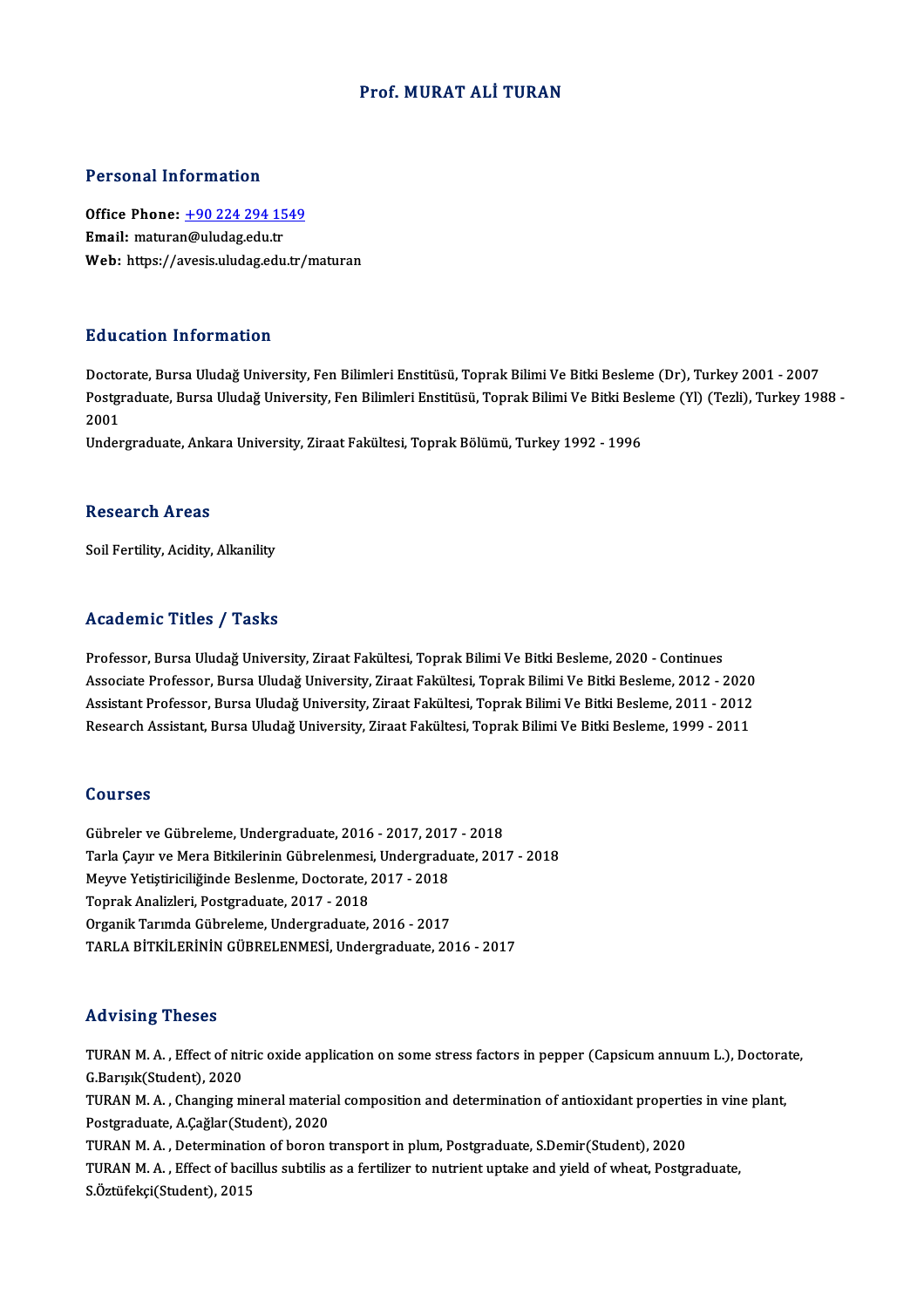### **Jury Memberships**

**Jury Memberships<br>Doctorate, Doctorate, Ankara Üniversitesi, August, 2020<br>Doctorate, Doctorate, Ankara Üniversitesi, June, 2020** Jury Trembersmps<br>Doctorate, Doctorate, Ankara Üniversitesi, August, 202<br>Doctorate, Doctorate, Ankara Üniversitesi, June, 2020

# Doctorate, Doctorate, Ankara Üniversitesi, June, 2020<br>Articles Published in Journals That Entered SCI, SSCI and AHCI Indexes

rticles Published in Journals That Entered SCI, SSCI and AHCI Indexes<br>I. Investigation of the biochemical and apoptotic changes in breast cancer cells treated with leaf<br>extract from too (Camellia sinongis L.) group with ad Investigation of the biochemical and apoptotic changes in breast can<br>extract from tea (Camellia sinensis L.) grown with added boric acid<br>SEZEVLED L EXOCAM TUDANMA COOPUS Z M Investigation of the biochemical and apopto<br>extract from tea (Camellia sinensis L.) grow<br>SEZEKLER I., Ersoz M., TURAN M.A., Coskun Z. M.<br>PAKISTAN JOURNAL OF PHARMACEUTICAL SCIEN extract from tea (Camellia sinensis L.) grown with added boric acid<br>SEZEKLER I., Ersoz M., TURAN M. A. , Coskun Z. M.<br>PAKISTAN JOURNAL OF PHARMACEUTICAL SCIENCES, vol.33, no.5, pp.1927-1932, 2020 (Journal Indexed in SCI) SEZEKLER I., Ersoz M., TURAN M. A. , Coskun Z. M.<br>PAKISTAN JOURNAL OF PHARMACEUTICAL SCIENCES, vol.33, no.5, pp.1927-1932, 2020 (Journal Indexed in SCI)<br>II. THE RELATIONSHIPS BETWEEN PH STATUS OF SOIL IN TEA PLANT CULTIVAT PAKISTAN JOURNAL OF PHARMA<br>THE RELATIONSHIPS BETWEE<br>SOIL PROPERTIES IN TURKEY<br>TURAN MA THE RELAT<br>SOIL PROPE<br>TURAN M. A.<br>ERESENIUS E SOIL PROPERTIES IN TURKEY<br>TURAN M. A.<br>FRESENIUS ENVIRONMENTAL BULLETIN, vol.29, no.3, pp.1734-1740, 2020 (Journal Indexed in SCI)<br>Effects of soil annlied materials on the dru weight and began untake of mairs sheets (7s I IRAN M. A.<br>FRESENIUS ENVIRONMENTAL BULLETIN, vol.29, no.3, pp.1734-1740, 2020 (Journal Indexed in SCI)<br>III. Effects of soil-applied materials on the dry weight and boron uptake of maize shoots (Zea Mays L.)<br>under high bo FRESENIUS ENVIRONMENTAL BUT<br>Effects of soil-applied materia<br>under high boron conditions Effects of soil-applied materials on the dry weigh<br>under high boron conditions<br>Çelik H., Turan M. A. , Aşık B. B. , Öztüfekçi S., Katkat A. V.<br>COMMUNICATIONS IN SOU, SCIENCE AND BLANT ANALI under high boron conditions<br>Çelik H., Turan M. A. , Aşık B. B. , Öztüfekçi S., Katkat A. V.<br>COMMUNICATIONS IN SOIL SCIENCE AND PLANT ANALYSIS, vol.50, pp.811-826, 2019 (Journal Indexed in SCI) Celik H., Turan M. A. , Aşık B. B. , Öztüfekçi S., Katkat A. V.<br>COMMUNICATIONS IN SOIL SCIENCE AND PLANT ANALYSIS, vol.50, pp.811-826, 2019 (Journal Indexed in SCI)<br>IV. Effect of boron application on calcium and boron conc COMMUNICATIONS IN SOIL SCIENCE AND PLANT ANT<br>Effect of boron application on calcium and bordurum) and bread (Triticum aestivum) wheat<br>Turan M.A., Taban S., Kavin C., Taban N Effect of boron application on calciu<br>durum) and bread (Triticum aestivu<br>Turan M. A., Taban S., Kayin G., Taban N.<br>JOUPMAL OF PLANT NUTPITION vol.41 durum) and bread (Triticum aestivum) wheat<br>Turan M. A. , Taban S., Kayin G., Taban N.<br>JOURNAL OF PLANT NUTRITION, vol.41, pp.1351-1357, 2018 (Journal Indexed in SCI) Turan M. A. , Taban S., Kayin G., Taban N.<br>JOURNAL OF PLANT NUTRITION, vol.41, pp.1351-1357, 2018 (Journal Indexed in SCI)<br>V. Probiotic Cream: Viability of Probiotic Bacteria and Chemical Characterization<br>V.U MAZ ERSAN J. JOURNAL OF PLANT NUTRITION, vol.41, pp.1351-1357, 2018 (Journal Indexed<br>Probiotic Cream: Viability of Probiotic Bacteria and Chemical Charact<br>YILMAZ ERSAN L., ÖZCAN T., AKPINAR BAYİZİT A., TURAN M. A. , TAŞKIN M. B.<br>JOURNA Probiotic Cream: Viability of Probiotic Bacteria and Chemical Characterization<br>YILMAZ ERSAN L., ÖZCAN T., AKPINAR BAYİZİT A., TURAN M. A. , TAŞKIN M. B.<br>JOURNAL OF FOOD PROCESSING AND PRESERVATION, vol.41, no.1, 2017 (Jour YILMAZ ERSAN L., ÖZCAN T., AKPINAR BAYİZİT A., TURAN M. A. , TAŞKIN M. B.<br>JOURNAL OF FOOD PROCESSING AND PRESERVATION, vol.41, no.1, 2017 (Journal Inc<br>VI. Evaluation of Analytical Methods for Boron Determination in Maize S JOURNAL OF FOOD PROCESSING AND PRESER<br>Evaluation of Analytical Methods for Bore<br>CELIK H., TURAN M.A., AŞIK B.B., Katkat A.V.<br>COMMUNICATIONS IN SOU, SCIENCE AND BLA. Evaluation of Analytical Methods for Boron Determination in Maize Shoots<br>ÇELİK H., TURAN M. A. , AŞIK B. B. , Katkat A. V.<br>COMMUNICATIONS IN SOIL SCIENCE AND PLANT ANALYSIS, vol.48, no.21, pp.2573-2581, 2017 (Journal Index CELIK I<br>COMMU<br>in SCI)<br>CHARA COMMUNICATIONS IN SOIL SCIENCE AND PLANT ANALYSIS, vol.48, no.21, pp.2573-2581, 2017 (Journal Indexed<br>in SCI)<br>VII. CHARACTERIZATION OF GARLIC (ALLIUM SATIVUM L.) ACCORDING THE GEOGRAPHICAL ORIGIN BY<br>ANALYSIS OF MINERALS in SCI)<br>CHARACTERIZATION OF (<br>ANALYSIS OF MINERALS<br>TURAN M.A. TABAN S. Teb CHARACTERIZATION OF GARLIC (ALLIUM SAT.<br>ANALYSIS OF MINERALS<br>TURAN M. A. , TABAN S., Taban N., YILMAZ ERSAN L.<br>ERESENIUS ENVIRONMENTAL PULLETIN 110.126, 20. ANALYSIS OF MINERALS<br>TURAN M. A. , TABAN S., Taban N., YILMAZ ERSAN L.<br>FRESENIUS ENVIRONMENTAL BULLETIN, vol.26, no.6, pp.4292-4298, 2017 (Journal Indexed in SCI) TURAN M. A. , TABAN S., Taban N., YILMAZ ERSAN L.<br>FRESENIUS ENVIRONMENTAL BULLETIN, vol.26, no.6, pp.4292-4298, 2017 (Journal Indexed in SCI)<br>VIII. Determination of antioxidant activity, total phenolics and mineral content FRESENIUS ENVI<br>Determination<br>vegetable juice<br>SUNAS TAMER ( Determination of antioxidant activity, total<br>vegetable juice<br>SUNA S., TAMER C. E. , ÇOPUR Ö. U. , TURAN M. A.<br>JOUPMAL OF FOOD ACPICULTURE & ENVIRONMI vegetable juice<br>SUNA S., TAMER C. E. , ÇOPUR Ö. U. , TURAN M. A.<br>JOURNAL OF FOOD AGRICULTURE & ENVIRONMENT, vol.11, no.2, pp.213-218, 2013 (Journal Indexed in SCI)<br>The evaluation of the alemantal sulfur and gunsum offect o SUNA S., TAMER C. E. , ÇOPUR Ö. U. , TURAN M. A.<br>JOURNAL OF FOOD AGRICULTURE & ENVIRONMENT, vol.11, no.2, pp.213-218, 2013 (Journal Indexed in SCI)<br>IX. The evaluation of the elemental sulfur and gypsum effect on soil pH, E **JOURNAL**<br>The eva<br>content<br>TUPANA IX. The evaluation of the elemental sulfur and gypsum effect on soil pH, EC, SO4-S and available Mn content<br>content<br>TURAN M. A. , TABAN S., Katkat A. V. , Kucukyumuk Z. content<br>TURAN M. A. , TABAN S., Katkat A. V. , Kucukyumuk Z.<br>JOURNAL OF FOOD AGRICULTURE & ENVIRONMENT, vol.11, no.1, pp.572-575, 2013 (Journal Indexed in SCI)<br>Metal Consentrations in Surface Sediments of Boylar Beserveir X. Metal Concentrations in Surface Sediments of Beyler Reservoir (Turkey) **JOURNAL OF FOOD AG<br>Metal Concentration<br>Findik O., TURAN M. A.<br>PULL ETIM OF ENVIROL** Metal Concentrations in Surface Sediments of Beyler Reservoir (Turkey)<br>Findik O., TURAN M. A.<br>BULLETIN OF ENVIRONMENTAL CONTAMINATION AND TOXICOLOGY, vol.88, no.2, pp.193-197, 2012 (Journal<br>Indeved in SCD. Findik O., TURAI<br>BULLETIN OF E<br>Indexed in SCI)<br>MAIOP AND M BULLETIN OF ENVIRONMENTAL CONTAMINATION AND TOXICOLOGY, vol.88, no.2, pp.193-197, 201<br>Indexed in SCI)<br>XI. MAJOR AND MINOR ELEMENT CONCENTRATIONS IN FERMENTED SHALGAM BEVERAGE<br>VILMAZERSAN L. TUPANM A Indexed in SCI)<br>XI. MAJOR AND MINOR ELEMENT CONCENTRATIONS IN FERMENTED SHALGAM BEVERAGE<br>YILMAZ ERSAN L., TURAN M. A. MAJOR AND MINOR ELEMENT CONCENTRATIONS IN FERMENTED SHALGAM BEVERAGE<br>YILMAZ ERSAN L., TURAN M. A.<br>INTERNATIONAL JOURNAL OF FOOD PROPERTIES, vol.15, no.4, pp.903-911, 2012 (Journal Indexed in SCI)<br>The Effects of Soil Annlie XII. The Effects of Soil-Applied Humic Substances to the Dry Weight and Mineral Nutrient Uptake of Maize Plants under Soil-Salinity Conditions INTERNATIONAL JOURNAL OF FOOD PROPERTII<br>The Effects of Soil-Applied Humic Substanc<br>Maize Plants under Soil-Salinity Conditions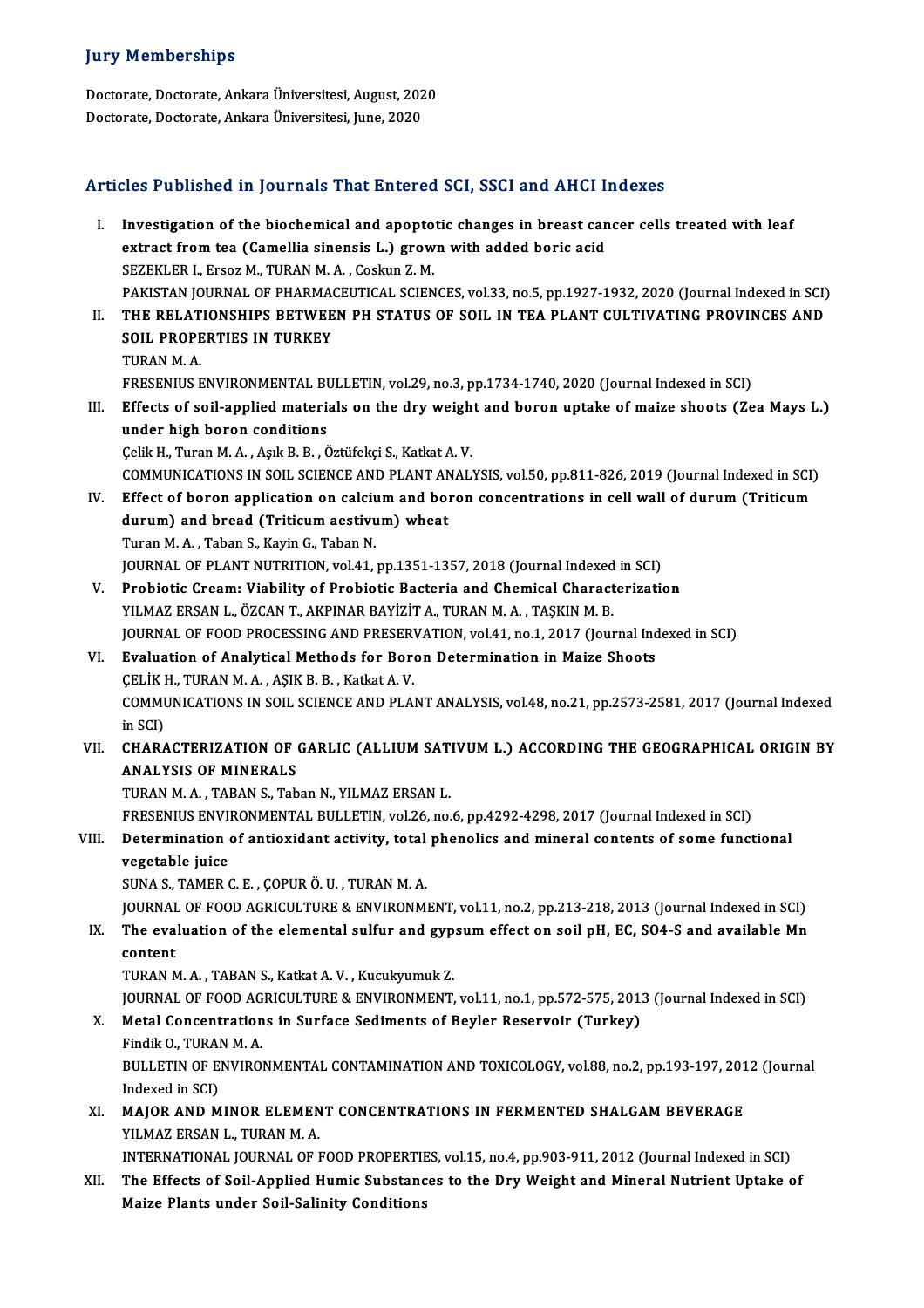Turan M.A., AŞIK B.B., Katkat A.V., ÇELİK H. Turan M. A. , AŞIK B. B. , Katkat A. V. , ÇELİK H.<br>NOTULAE BOTANICAE HORTI AGROBOTANICI CLUJ-NAPOCA, vol.39, no.1, pp.171-177, 2011 (Journal Indexed in Tura<br>NOTI<br>SCI)<br>Effe NOTULAE BOTANICAE HORTI AGROBOTANICI CLUJ-NAPOCA, vol.39, no.1, pp.171-177, 2011 (Journal Indexe<br>SCI)<br>XIII. Effect of Foliar-Applied Humic Acid to Dry Weight and Mineral Nutrient Uptake of Maize under<br>Calarneous Seil Condi SCI)<br>XIII. Effect of Foliar-Applied Humic Acid to Dry Weight and Mineral Nutrient Uptake of Maize under<br>Calcareous Soil Conditions ÇELİK H., Katkat A.V., AŞIK B.B., TURANM.A. Calcareous Soil Conditions<br>ÇELİK H., Katkat A. V. , AŞIK B. B. , TURAN M. A.<br>COMMUNICATIONS IN SOIL SCIENCE AND PLANT ANALYSIS, vol.42, no.1, pp.29-38, 2011 (Journal Indexed in SCI)<br>Selenium Concentration of Carlic Bulbe C XIV. Selenium Concentration of Garlic Bulbs Grown in Different Parts of Turkey<br>TURAN M. A., Taban N., Turkmen N., Taban S. COMMUNICATIONS IN SOIL SCIENCE AND PLAST<br>Selenium Concentration of Garlic Bulbs<br>TURAN M.A., Taban N., Turkmen N., Taban S. Selenium Concentration of Garlic Bulbs Grown in Different Parts of Turkey<br>TURAN M. A. , Taban N., Turkmen N., Taban S.<br>ASIAN JOURNAL OF CHEMISTRY, vol.22, no.8, pp.6563-6568, 2010 (Journal Indexed in SCI)<br>Industively Coupl TURAN M. A. , Taban N., Turkmen N., Taban S.<br>ASIAN JOURNAL OF CHEMISTRY, vol.22, no.8, pp.6563-6568, 2010 (Journal Indexed in SCI)<br>XV. Inductively Coupled Plasma Optical-Emission Spectroscopy Determination of Major and ASIAN JOURNAL OF CH<br>Inductively Coupled<br>Elements in Vinegar<br>AKBINAR BAVIZIT A Inductively Coupled Plasma Optical-Emission Spectrosce<br>Elements in Vinegar<br>AKPINAR BAYİZİT A., Turan M. A. , YILMAZ ERSAN L., Taban N.<br>NOTULAE BOTANICAE HOPTLACROPOTANICLELUI NAROCA Elements in Vinegar<br>AKPINAR BAYİZİT A., Turan M. A. , YILMAZ ERSAN L., Taban N.<br>NOTULAE BOTANICAE HORTI AGROBOTANICI CLUJ-NAPOCA, vol.38, no.3, pp.64-68, 2010 (Journal Indexed in SCI)<br>Effect of selt strees on grouth and jo AKPINAR BAYİZİT A., Turan M. A. , YILMAZ ERSAN L., Taban N.<br>NOTULAE BOTANICAE HORTI AGROBOTANICI CLUJ-NAPOCA, vol.38, no.3, pp.64-68, 2010 (Journal Indexed in<br>XVI. Effect of salt stress on growth and ion distribution a **NOTUE**<br>Effect<br>plant<br>TUP AL XVI. Effect of salt stress on growth and ion distribution and accumulation in shoot and root of maize<br>plant<br>TURAN M.A., Elkarim A. H.A., Taban N., Taban S. plant<br>TURAN M. A. , Elkarim A. H. A. , Taban N., Taban S.<br>AFRICAN JOURNAL OF AGRICULTURAL RESEARCH, vol.5, no.7, pp.584-588, 2010 (Journal Indexed in SCI)<br>Effects of humus on spouth and putrient untake of maire under selin TURAN M. A. , Elkarim A. H. A. , Taban N., Taban S.<br>AFRICAN JOURNAL OF AGRICULTURAL RESEARCH, vol.5, no.7, pp.584-588, 2010 (Journal Indexed in S<br>XVII. Effects of humus on growth and nutrient uptake of maize under saline a AFRICAN JO<br>Effects of h<br>conditions<br>CELIV H Vo Effects of humus on growth and nutrient<br>conditions<br>ÇELİK H., Katkat A. V. , AŞIK B. B. , TURAN M. A.<br>ZEMDIPPYSTE ACRICULTURE vol 97 no 4 nn conditions<br>ÇELİK H., Katkat A. V. , AŞIK B. B. , TURAN M. A.<br>ZEMDIRBYSTE-AGRICULTURE, vol.97, no.4, pp.15-22, 2010 (Journal Indexed in SCI) CELIK H., Katkat A. V. , AŞIK B. B. , TURAN M. A.<br>ZEMDIRBYSTE-AGRICULTURE, vol.97, no.4, pp.15-22, 2010 (Journal Indexed in SCI)<br>XVIII. Effect of salt stress on growth, stomatal resistance, proline and chlorophyll conc **ZEMD<br>Effect<br>plant**<br>TUP AP Effect of salt stress on growth, stomatal res<br>plant<br>TURAN M.A., Elkarim A. H.A., Taban N., Taban S.<br>AERICAN JOURNAL OF ACRICULTURAL RESEARC plant<br>TURAN M. A. , Elkarim A. H. A. , Taban N., Taban S.<br>AFRICAN JOURNAL OF AGRICULTURAL RESEARCH, vol.4, no.9, pp.893-897, 2009 (Journal Indexed in SCI)<br>Effect of Calsium on the Allevistion of Boron Tovisity and Logaliza TURAN M. A. , Elkarim A. H. A. , Taban N., Taban S.<br>AFRICAN JOURNAL OF AGRICULTURAL RESEARCH, vol.4, no.9, pp.893-897, 2009 (Journal Indexed in SCI)<br>XIX. Effect of Calcium on the Alleviation of Boron Toxicity and Localizat AFRICAN JOURN<br>Effect of Calciu<br>Wall of Wheat<br>TURAN M.A. To Effect of Calcium on the Alley<br>Wall of Wheat<br>TURAN M. A. , Taban N., Taban S.<br>NOTULAE BOTANICAE HOPTLAC NOTULAE BOTANICAE HORTI AGROBOTANICI CLUJ-NAPOCA, vol.37, no.2, pp.99-103, 2009 (Journal Indexed in SCI) TURA<br>NOTI<br>SCI)<br>Mine

XX. Mineral and trace element contents of the edible me-at of frozen shellfish Yilsay T., Bayizit A., Turan M. A., Yucel A. INDIAN VETERINARY JOURNAL, vol.83, no.12, pp.1298-1299, 2006 (Journal Indexed in SCI)

### Articles Published in Other Journals

- rticles Published in Other Journals<br>I. Bursa İli Gürsu İlçesi Armut Bahçelerindeki Potansiyel Mikro Bitki Besin Elementi Eksiklikleri<br>Yayuz H. Cansızer S. TURAN M.A XOS 1 denoncu in cener jou<br>Bursa İli Gürsu İlçesi Armut B.<br>Yavuz H., Cansızer S., TURAN M. A.<br>PURSA III UDAĞ ÜNİVERSİTESİ ZU Bursa İli Gürsu İlçesi Armut Bahçelerindeki Potansiyel Mikro Bitki Besin Elementi Eksiklikleri<br>Yavuz H., Cansızer S., TURAN M. A.<br>BURSA ULUDAĞ ÜNİVERSİTESİ ZİRAAT FAKÜLTESİ DERGİSİ, vol.34, no.1, pp.107-118, 2020 (Refereed Yavuz H., Cansızer (†<br>BURSA ULUDAĞ ÜN<br>Other Institutions)<br>Türkiye'de sarum BURSA ULUDAĞ ÜNİVERSİTESİ ZİRAAT FAKÜLTESİ DERGİSİ, vol.34, no.1, pp.107-118, 2020 (Refereed Journals of Other Institutions)<br>II. Türkiye'de sarımsak tarımı yapılan farklı yöre topraklarının selenyum içerikleri ve bazı teme
- Other Institutions)<br>Türkiye'de sarımsak tarımı ya<br>özellikleri arasındaki ilişkiler<br>akash, TIBAN M.A. taban N. T.A Türkiye'de sarımsak tarımı yapılan farklı yöre topraklarının sel<br>özellikleri arasındaki ilişkiler<br>akça h., TURAN M. A. , taban N., TABAN S., Ouedraogo A. R. , Türkmen N.<br>Tennek Bilimi ve Bitki Beeleme Dergisi 2019 (Beferee özellikleri arasındaki ilişkiler<br>akça h., TURAN M. A. , taban N., TABAN S., Ouedraogo A. R. , Türkmen N.<br>Toprak Bilimi ve Bitki Besleme Dergisi, 2019 (Refereed Journals of Other Institutions)

akça h., TURAN M. A. , taban N., TABAN S., Ouedraogo A. R. , Türkmen N.<br>Toprak Bilimi ve Bitki Besleme Dergisi, 2019 (Refereed Journals of Other Institutions)<br>III. Effects of Increasing Application Doses of Borax and Boric Toprak Bilimi ve<br><mark>Effects of Incr</mark><br>(Zea mays L.)<br>CELiv H. ÖZTÜL (Zea mays L.)<br>ÇELİK H., ÖZTÜFEKÇİ S., TURAN M. A. , AŞIK B. B. , KATKAT A. V.

Uludağ Üniversitesi Ziraat Fakültesi Dergisi, vol.31, no.2, pp.45-56, 2017 (Refereed Journals of Other Institutions)

IV. Türkiye'de sarımsak tarımı yapılan toprakların verimlilik durumu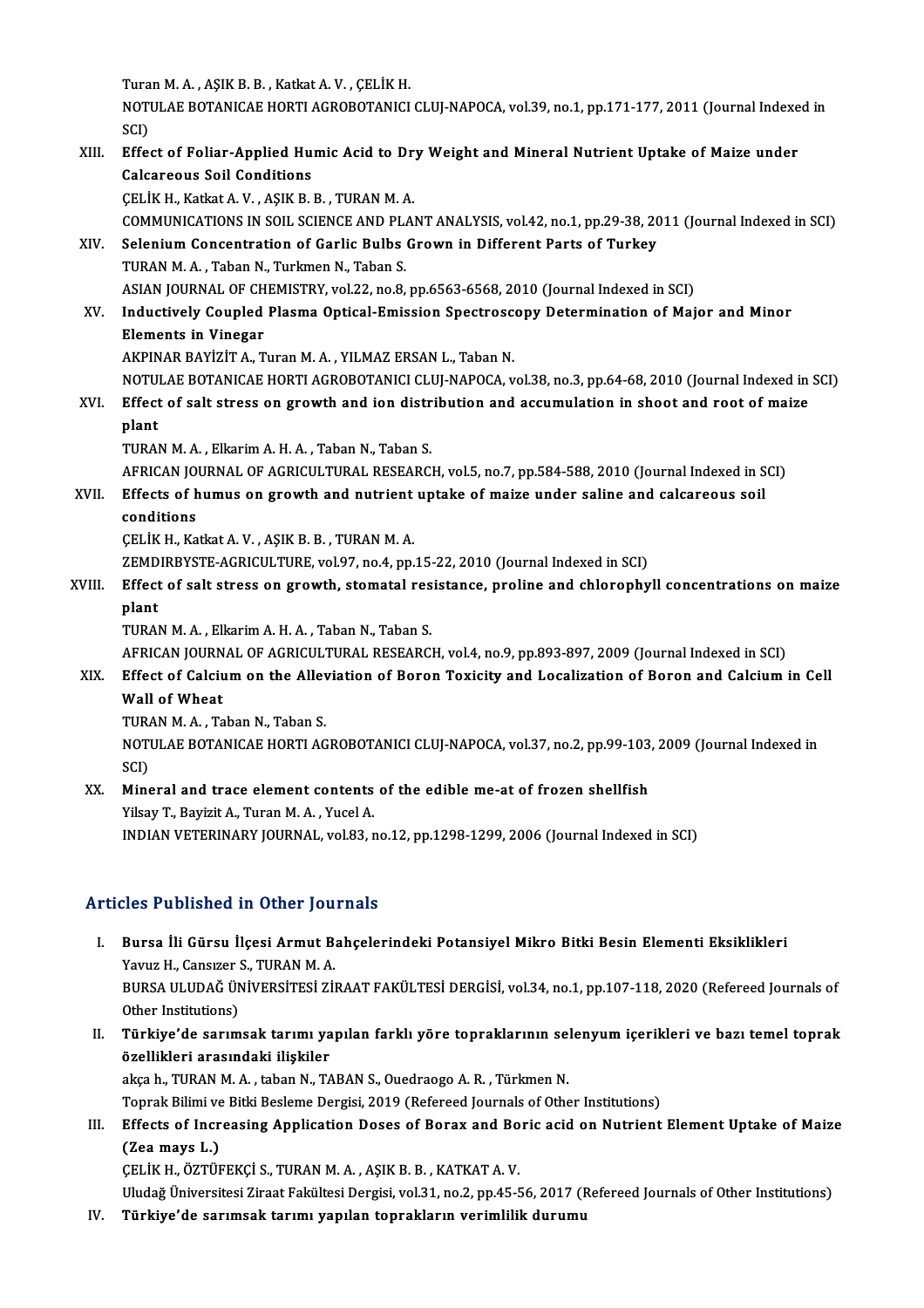akça h., taban N., TURAN M. A., TABAN S., Ouedraogo A. R., Türkmen N. akça h., taban N., TURAN M. A. , TABAN S., Ouedraogo A. R. , Türkmen N.<br>Toprak Bilimi ve Bitki Besleme Dergisi, vol.5, no.2, pp.93-100, 2017 (Refereed Journals of Other Institutions)<br>Beynagan: Vänasinde Hawye (Dewaye sanat

- akça h., taban N., TURAN M. A. , TABAN S., Ouedraogo A. R. , Türkmen N.<br>Toprak Bilimi ve Bitki Besleme Dergisi, vol.5, no.2, pp.93-100, 2017 (Refereed Journals of Other Institutions)<br>V. Beypazarı Yöresinde Havuç (Daucus ca Toprak Bilimi ve Bitki Besleme Dergisi, vol.5, no.2, pp.93-100, 2017 (Ref<br>Beypazarı Yöresinde Havuç (Daucus carota L.) Tarımı Yapılan 1<br>Havuç Bitkisinin Potansiyel BeslenmeSorunlarının Belirlenmesi<br>aksa b. TASKIN M.B. SAHİ V. Beypazarı Yöresinde Havuç (Daucus carota L.) Tarımı Yapılan Toprakların Verimlilik Durumları ile<br>Havuç Bitkisinin Potansiyel BeslenmeSorunlarının Belirlenmesi Uludağ Üniversitesi Ziraat Fakültesi Dergisi, vol.31, no.2, pp.123-138, 2017 (Refereed Journals of Other Institutions) akça h., TAŞKIN M. B., ŞAHİN Ö., KAYA E. C., TURAN M. A., TABAN S., meriç b. Uludağ Üniversitesi Ziraat Fakültesi Dergisi, vol.31, no.2, pp.123-138, 2017 (Refereed Journals of Other<br>Institutions)<br>VI. Doğu Karadeniz Bölgesi nde Yetiştirilen Çay Bitkisi Camelliasinensis L Yaşlı Yapraklarının Su<br>Ekstr
- Institutions)<br>Doğu Karadeniz Bölgesi nde Yetiştirilen Çay Bitkisi Camelliasinensis L Y<br>Ekstraktı Toplam Kül Toplam Polifenol Kafein ve Ham Selüloz İçerikleri<br>TURAN M.A., bakım, TASKIN M.B., kakıya Soba M.B., Müergineğlu N. Doğu Karadeniz Bölgesi nde Yetiştirilen Çay Bitkisi Camelliasinensis L Yaşlı Yapraklarının Su<br>Ekstraktı Toplam Kül Toplam Polifenol Kafein ve Ham Selüloz İçerikleri<br>TURAN M. A. , balcı m., TAŞKIN M. B. , kalcıoğlu z., Soba Ekstrakt<br>TURAN M<br>TABAN S.<br>TOPPAK S TURAN M. A. , balcı m., TAŞKIN M. B. , kalcıoğlu z., Soba M. R. , Müezzinoğlu N., KAYA E<br>TABAN S.<br>TOPRAK SU DERGİSİ, vol.5, no.2, pp.52-58, 2016 (Other Refereed National Journals)<br>Effect of alemantal sulphur and resk phoep TABAN S.<br>TOPRAK SU DERGISI, vol.5, no.2, pp.52-58, 2016 (Other Refereed National Journals)<br>VII. Effect of elemental sulphur and rock phosphate application on phosphorus nutrition of maize

TOPRAK SU DERGISI, vol.5, no.2, pp.52-58,<br>Effect of elemental sulphur and rock <sub>]</sub><br>BARIŞIK KAYIN G., TURAN M. A. , KAYIN H.<br>BADOVI POLIOPRIVEEDNO PREHRAMEEN RADOVI POLJOPRIVREDNO-PREHRAMBENOG FAKULTETA UNIVERZITETA U SARAJEVU, vol.66, no.1, pp.218, 2016<br>(Refereed Journals of Other Institutions) BARIŞIK KAYIN G., TURAN M. A. , KAYIN F<br>RADOVI POLJOPRIVREDNO-PREHRAMBE<br>(Refereed Journals of Other Institutions)<br>Doğu Kanadaniz Bölgesi nde Gay Tan RADOVI POLJOPRIVREDNO-PREHRAMBENOG FAKULTETA UNIVERZITETA U SARAJEVU, vol.66, no.1, pp.218, 2014<br>(Refereed Journals of Other Institutions)<br>VIII. Doğu Karadeniz Bölgesi nde Çay Tarımı Yapılan Toprakların ve Çay Bitkisin

# (Refereed Journals of<br>Doğu Karadeniz Bö<br>Mangan Durumları<br>bekum TASKIN M B Doğu Karadeniz Bölgesi nde Çay Tarımı Yapılan Toprakların ve Çay Bitkisinin De:<br>Mangan Durumları<br>balcım., TAŞKIN M.B. , KAYA E. C. , Soba M. R. , Özer P., Kabaoğlu A., TURAN M. A. , TABAN S.<br>tanrak su darsisi yal 5 na 2 nn

Mangan Durumları<br>balcı m., TAŞKIN M. B. , KAYA E. C. , Soba M. R. , Özer P., Kabaoğlu A., TURAN M. A. , TABAN S. toprak su dergisi, vol.5, no.2, pp.65-74, 2016 (Other Refereed National Journals)

## IX. Effect of Bacillus subtilis Ch 13 Nitrogen and Phosphorus on Yield Protein and Gluten Content of Wheat Triticum aestivum L

BARIŞIK KAYIN G., öztüfekci s., Akın H. F., KARAATA E. U., KATKAT A. V., TURAN M. A. Wheat Triticum aestivum L<br>BARIŞIK KAYIN G., öztüfekci s., Akın H. F. , KARAATA E. U. , KATKAT A. V. , TURAN M. A.<br>Ziraat Fakültesi Dergisi, vol.29, no.1, pp.19-28, 2015 (Refereed Journals of Other Institutions)<br>Doğu Karado

X. Doğu Karadeniz Bölgesinde Çay Tarımı Yapılan Topraklarınve Çay Bitkisinin Azot Fosfor Potasyum Ziraat Fakültesi Dergisi, vol.29, no.1, pp.19-28, 20<br>Doğu Karadeniz Bölgesinde Çay Tarımı Yap<br>Kalsiyum Magnezyum ve Kükürt Durumları<br>TASKIN M.P., merish, Mahmut Beest S. KAVA E Doğu Karadeniz Bölgesinde Çay Tarımı Yapılan Topraklarınve Çay Bitkisinin Azot Fosfor F<br>Kalsiyum Magnezyum ve Kükürt Durumları<br>TAŞKIN M.B., meriç b., Mahmut Reşat S., KAYA E. C. , Özer P., Gökhan T., Ali K., TURAN M. A. ,

Kalsiyum Magnezyum ve Kükürt Durumları<br>TAŞKIN M. B. , meriç b., Mahmut Reşat S., KAYA E. C. , Özer P., Gökhan T., Ali K., TU<br>toprak su dergisi, vol.4, no.2, pp.30-40, 2015 (Other Refereed National Journals)<br>Effect of Bosil TAŞKIN M. B. , meriç b., Mahmut Reşat S., KAYA E. C. , Özer P., Gökhan T., Ali K., TURAN M. A. , TABAN S.<br>toprak su dergisi, vol.4, no.2, pp.30-40, 2015 (Other Refereed National Journals)<br>XI. Effect of Bacillus Suptilis Ch

# toprak su dergisi, vol.4, no.2, p<sub>l</sub><br>Effect of Bacillus Suptilis Cl<br>Wheat Triticum aectivum L<br>RARISIV VAVIN C. ÖZTÜEEVCİ Effect of Bacillus Suptilis Ch 13 Nitrogen and Phosphorus on Yield Protein and<br>Wheat Triticum aectivum L<br>BARIŞIK KAYIN G., ÖZTÜFEKÇİ S., AKIN H. F. , KARAATA E. U. , KATKAT A. V. , TURAN M. A.<br>JOUPMAL OF ACRICULTIPAL FACUL

Wheat Triticum aectivum L<br>BARIȘIK KAYIN G., ÖZTÜFEKÇİ S., AKIN H. F. , KARAATA E. U. , KATKAT A. V. , TURAN M. A.<br>JOURNAL OF AGRICULTURAL FACULTY OF ULUDAG UNIVERSITY, vol.29, no.1, pp.19-28, 2015 (Other Refereed<br>National BARIŞIK KAYIN G.,<br>JOURNAL OF AGRI<br>National Journals)<br>Toumde Orgenik JOURNAL OF AGRICULTURAL FACULTY OF ULUS<br>National Journals)<br>XII. Tarımda Organik Madde ve Tavuk Gübresi<br>TARAN S. TURAN M.A. KATKAT A.V.

- National Journals)<br>Tarımda Organik Madde ve Tavuk Gübresi<br>TABAN S., TURAN M. A. , KATKAT A. V. Tavukçuluk Araştırma Dergisi, vol.10, pp.9-13, 2013 (Other Refereed National Journals)
- XIII. Selenyumca Zenginleştirilmiş Sarımsak Üretimi TURAN M.A., TABAN S., Sezer S.M., Türkmen N. Uludağ Üniversitesi Ziraat Fakültesi Dergisi, vol.27, no.1, pp.19-25, 2013 (Refereed Journals of Other Institutions) TURAN M. A. , TABAN S., Sezer S. M. , Türkmen N.<br>Uludağ Üniversitesi Ziraat Fakültesi Dergisi, vol.27, no.1, pp.19-25, 2013 (Refereed Journals of Other Institutions<br>XIV. Kastamonu Taşköprü Yöresinde Yetiştirilen Sarıms

ÖzellikleriArasındaki İlişkiler<br>TABAN S., TURAN M. A. , Sezer S. M. , Türkmen N. Kastamonu Taşköprü Yöresinde Yetiştirilen<br>ÖzellikleriArasındaki İlişkiler<br>TABAN S., TURAN M. A. , Sezer S. M. , Türkmen N.<br>Uludağ Üniversitesi Zirast Fakültesi Dergisi vel 2 ÖzellikleriArasındaki İlişkiler<br>TABAN S., TURAN M. A. , Sezer S. M. , Türkmen N.<br>Uludağ Üniversitesi Ziraat Fakültesi Dergisi, vol.27, no.1, pp.39-47, 2013 (Refereed Journals of Other Institutions)<br>Yannaktan Hygulanan Humi

TABAN S., TURAN M. A. , Sezer S. M. , Türkmen N.<br>Uludağ Üniversitesi Ziraat Fakültesi Dergisi, vol.27, no.1, pp.39-47, 2013 (Refereed Journals of Other Institutions)<br>XV. Yapraktan Uygulanan Humik Asidin Kireçli ve Tuzl Uludağ Üniversitesi Ziraat Fakültesi Dergisi, vol.2<br>Yapraktan Uygulanan Humik Asidin Kireçli<br>Kimi Besin Elementleri Alımı Üzerine Etkisi<br>Celik H. Asık B. B. Turan M. A. Katkat A. V. XV. Yapraktan Uygulanan Humik Asidin Kireçli ve Tuzlu Toprak Koşullarında Mısır Bitkisinin Gelişimi ve<br>Kimi Besin Elementleri Alımı Üzerine Etkisi<br>Celik H., Asık B. B. , Turan M. A. , Katkat A. V.

Sakarya Üniversitesi Fen Edebiyat Dergisi, vol.14, no.1, pp.549-561, 2012 (Other Refereed National Journals)

### Celik H., Aşık B. B. , Turan M. A. , Katkat A. V.<br>Sakarya Üniversitesi Fen Edebiyat Dergisi, vol.14, no.1, pp.549-561, 2012 (Other Refereed National Journals)<br>XVI. Tuzlu koşullarda yapraktan uygulanan hümik asidin mısı Sakarya Üniversitesi F<br>Tuzlu koşullarda ya<br>alımı üzerine etkisi<br>Turan M.A. Asık B. B Tuzlu koşullarda yapraktan uygulanan<br>alımı üzerine etkisi<br>Turan M. A. , Aşık B. B. , Çelik H., Katkat A. V.<br>SAÜ Fen Edebiyat Dengisi vel 14. np 520.52

alımı üzerine etkisi<br>Turan M. A. , Aşık B. B. , Çelik H., Katkat A. V.<br>SAÜ Fen Edebiyat Dergisi, vol.14, pp.529-539, 2012 (Other Refereed National Journals)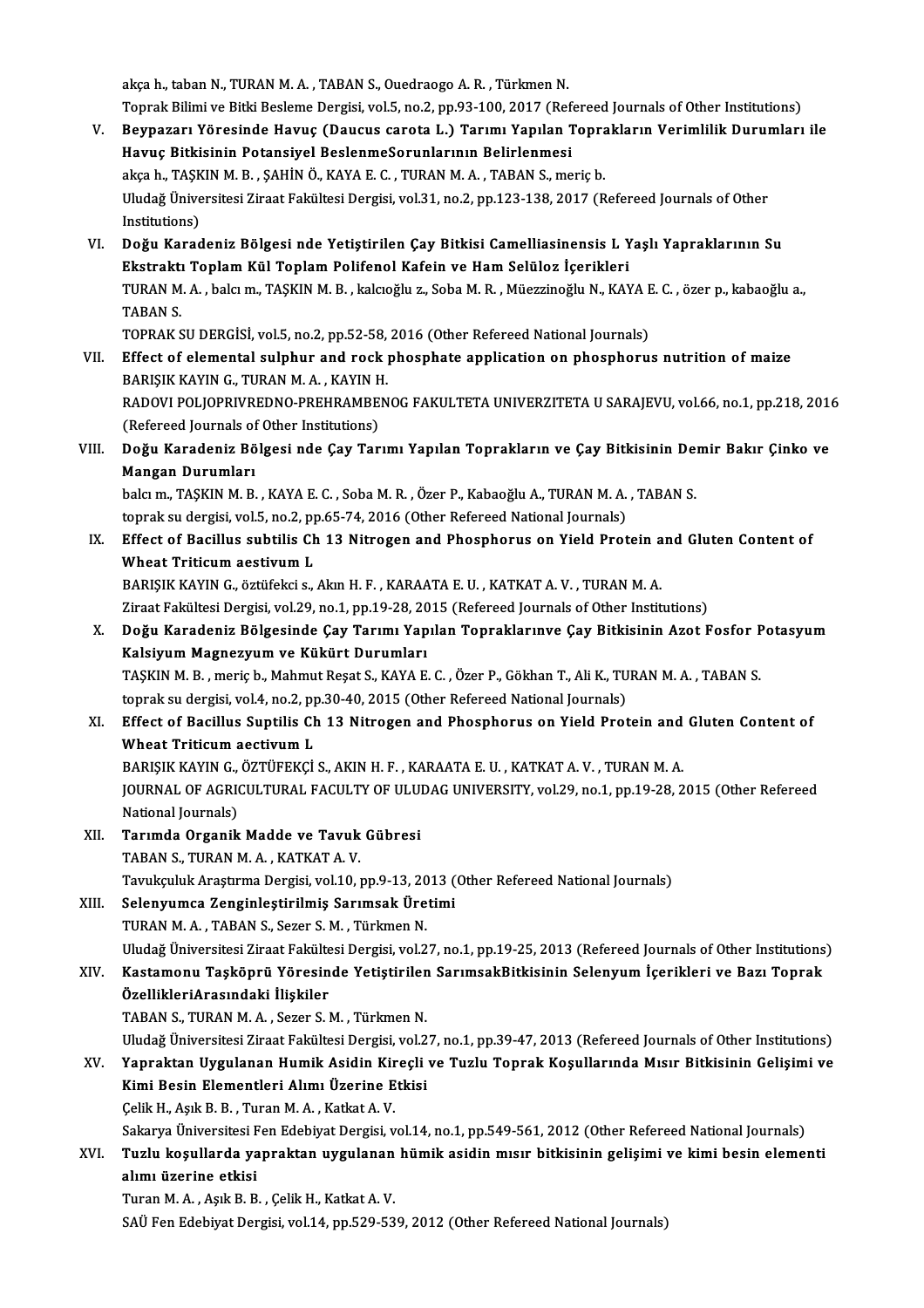| XVII.   | Yapraktan humik asit uygulamasının tuzlu ve kireçli toprak koşullarında buğday bitkisi gelişimi ve               |
|---------|------------------------------------------------------------------------------------------------------------------|
|         | kimi besin elementi alımı üzerine etkisi                                                                         |
|         | Aşık B. B., Çelik H., Turan M. A., Katkat A. V.                                                                  |
|         | Sakarya Üniversitesi Fen Edebiyat Dergisi, vol.14, no.1, pp.541-548, 2012 (Other Refereed National Journals)     |
| XVIII.  | Tarımda Gübre Çevre İlişkileri                                                                                   |
|         | TABAN S., TURAN M. A.                                                                                            |
|         | Tarım Türk Dergisi, vol.34, 2012 (National Non-Refereed Journal)                                                 |
| XIX.    | Bursa ili alüviyal tarım topraklarının verimlilik durumları ve potansiyel beslenme sorunlarının                  |
|         | belirlenmesi                                                                                                     |
|         | TURAN M.A., KATKAT A.V., ÖZSOY G., TABAN S.                                                                      |
|         | Uludağ Üniversitesi Ziraat Fakültesi Dergisi, vol.24, no.1, pp.115-130, 2010 (Other Refereed National Journals)  |
| XX.     | Effect of humic substances on plant growth and mineral nutrients uptake of wheat Triticum durum                  |
|         | cv Salihli under conditions of salinity                                                                          |
|         | AŞIK B. B., ÇELİK H., TURAN M. A., KATKAT A. V.                                                                  |
|         | Asian Journal of CropScience, vol.1, no.2, pp.87-95, 2009 (Refereed Journals of Other Institutions)              |
| XXI.    | Effects of Soil and Foliar Applications of Humic Substances on Dry Weight and Mineral Nutrients                  |
|         | Uptake of Wheat under Calcareous Soil Conditions                                                                 |
|         | Katkat A.V., Çelik H., Turan M.A., Aşık B.B.                                                                     |
|         | Australian Journal of Basic and Applied Sciences, vol.3, pp.1266-1273, 2009 (Refereed Journals of Other          |
|         | Institutions)                                                                                                    |
| XXII.   | Effects of humic substances on plant growth and mineral nutrients uptake of wheat Triticum durum                 |
|         | cv Salihli under conditions of salinity                                                                          |
|         | Aşık B. B., Turan M. A., Çelik H., Katkat A. V.                                                                  |
|         | Asian Journal of Crop Science, vol.1, pp.87-95, 2009 (Refereed Journals of Other Institutions)                   |
| XXIII.  | Effects of Soil Applied Humic Substances to Dry Weight and Mineral Nutrients Uptake of Maize under               |
|         | <b>Calcareous Soil Conditions</b>                                                                                |
|         | Çelik H., Katkat A. V., Aşık B. B., Turan M. A.                                                                  |
|         | Archives of Agronomy and Soil Science, vol.54, pp.605-614, 2008 (Refereed Journals of Other Institutions)        |
| XXIV    | Variations in Proline Chlorophyll and Mineral Elements Contents of Wheat Plants Grown under                      |
|         | <b>Salinity Stress</b>                                                                                           |
|         | TURAN M.A., TABAN S., KATKAT A.V.                                                                                |
|         | Journal of Agronomy, vol.6, no.1, pp.137-141, 2007 (Refereed Journals of Other Institutions)                     |
| XXV.    | Salinity Induced Stomatal Resistance Proline Chlorophyll and Ion Concentrations of Bean                          |
|         | TURAN M.A., KATKAT A.V., TABAN S.                                                                                |
|         | International Journal of Agricultural Research, vol.2, no.5, pp.483-488, 2007 (Refereed Journals of Other        |
|         | Institutions)                                                                                                    |
| XXVI.   | Effect of NaCl on Stomal Resistance and Proline Chlorophyll Na Cl and K Concentrations of Lentil                 |
|         | Plants                                                                                                           |
|         | TURAN M.A., türkmen n., taban n.                                                                                 |
|         | Journal of Agronomy, vol.6, no.2, pp.378-381, 2007 (Refereed Journals of Other Institutions)                     |
| XXVII.  | Amonyumlu Gübreleme ve Nitrifikasyon İnhibitörünün Kaya Fosfatın Çözünürlüğü Üzerine Etkisi                      |
|         | Çelik H., Turan M. A., Başar H., Katkat A. V.                                                                    |
|         | Uludağ Üniversitesi Ziraat Fakültesi Dergisi, vol.18, no.2, pp.97-108, 2004 (Other Refereed National Journals)   |
| XXVIII. | İznik yöresi sulamada kullanılan değişik su kaynaklarının kalite özelliklerinin belirlenmesi                     |
|         | BAŞAR H., ÇELİK H., TURAN M. A., KATKAT A. V.                                                                    |
|         | Tarim Bilimleri Dergisi-Journal Of Agricultural Sciences, vol.8, no.3, pp.212-217, 2002 (Other Refereed National |
|         | Journals)                                                                                                        |
| XXIX.   | İznik Yöresinde Sulamada Kullanılan Değişik Su Kaynaklarının Kalite Özelliklerinin Belirlenmesi                  |
|         | Başar H., Çelik H., Turan M. A., Katkat A. V.                                                                    |
|         | Tarim Bilimleri Dergisi-Journal Of Agricultural Sciences, vol.8, no.3, pp.212-217, 2002 (Other Refereed National |
|         | Journals)                                                                                                        |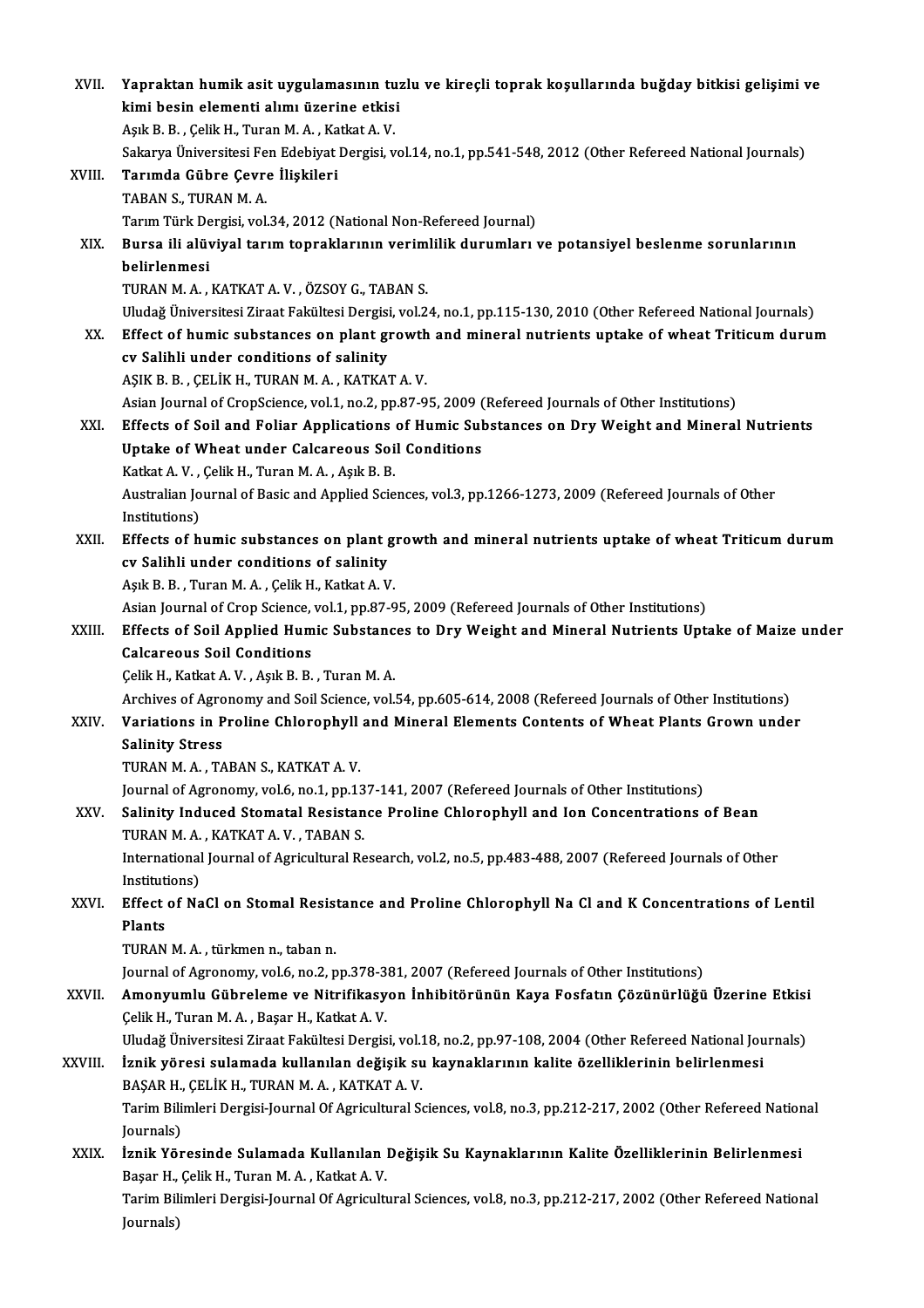XXX. Tuz Stresinde Bazı Nohut Cicer aietinum L cvs Çeşitlerinin Gelişimi ve Prolin Sodyum Klor Fosfor ve<br>Retesuum Konsantrasyonlarındaki Değişimler Tuz Stresinde Bazı Nohut Cicer aietinum L cvs<br>Potasyum Konsantrasyonlarındaki Değişimler<br>ÖZSPR b. TURAN M.A., İSS Ö, CIKU LV, TARAN S Tuz Stresinde Bazı Nohut Cicer aietinum L c<br>Potasyum Konsantrasyonlarındaki Değişiml<br>özcan h., TURAN M. A. , koç ö., ÇIKILI Y., TABAN S.<br>Journal of Agriculture and Forestru val 24 no 6 . Potasyum Konsantrasyonlarındaki Değişimler<br>özcan h., TURAN M. A. , koç ö., ÇIKILI Y., TABAN S.<br>Journal of Agriculture and Forestry, vol.24, no.6, pp.649-654, 2000 (Other Refereed National Journals)

# 100 yournal of Agriculture and Porestry, vol.24, no.6, pp.649-654, 2000<br>Refereed Congress / Symposium Publications in Proceedings

- Efereed Congress / Symposium Publications in<br>I. TARIMSAL ÜRETİMDE ÇEVRE VE ATIK YÖNETİMİ I. TARIMSAL ÜRETİMDE ÇEVRE VE ATIK YÖNETİMİ<br>TABAN S., SAHİN Ö., TURAN M. A. , akça h. Türkiye Ziraat Mühendisliği IX.Teknik Kongresi, Turkey, 13 - 17 January 2020 TABAN S., ŞAHİN Ö., TURAN M. A. , akça h.<br>Türkiye Ziraat Mühendisliği IX.Teknik Kongresi, Turkey, 13 - 17 J.<br>II. Erik Ağaçlarında (Prunus domestica L.) Bor Hareketliliği<br>TUBAN M. A. Domir Burkh S.
- Türkiye Ziraat Mühendisliği I<mark>)</mark><br>Erik Ağaçlarında (Prunus<br>TURAN M.A. , Demir Bıyıklı S.<br>International Sumnesium en I Erik Ağaçlarında (Prunus domestica L.) Bor Hareketliliğ<br>TURAN M. A. , Demir Bıyıklı S.<br>International Symposium on Boron, Turkey, 17 - 19 April 2019<br>Zine Status of Tee Plant Leaves and Tee Ferming Soile in
- TURAN M. A. , Demir Biyikli S.<br>International Symposium on Boron, Turkey, 17 19 April 2019<br>III. Zinc Status of Tea Plant Leaves and Tea Farming Soils in The East Black Sea Region of Turkey<br>TARAN S. TURAN M. A. Morie B. TA International Symposium on Boron, Turkey, 17 - 19 April 2019<br>Zinc Status of Tea Plant Leaves and Tea Farming Soils in The East Black Sea Region of 1<br>TABAN S., TURAN M. A. , Meric B., TAŞKIN M. B. , KAYA E. C. , Soba M. R. Zinc Status of Tea Plant Leaves and Tea Farming Soils in The East Black Sea Region of Turkey<br>TABAN S., TURAN M. A. , Meriç B., TAŞKIN M. B. , KAYA E. C. , Soba M. R. , ŞAHİN Ö., MERT H., Özer P.<br>The International Forestry TABAN S., TUF<br>The Internatio<br>2017, pp.182<br>Türkiye'de S The International Forestry and Environment Symposium "Climate Change and Tree Migration, 7 - 10 November 2017, pp.182<br>IV. Türkiye'de Sarımsak Tarımı Yapılan Farklı Yöre Topraklarının Selenyum İçerikleri ve Bazı Temel<br>Tenna
- 2017, pp.182<br>IV. Türkiye'de Sarımsak Tarımı Yapılan Farklı Yöre Topraklarının Selenyum İçerikleri ve Bazı Temel<br>Toprak Özellikleri Arasındaki İlişkiler MERT H., TURAN M. A., Taban N., TABAN S., Abdoul Rasmane O., TÜRKMEN N. 5th International Participation Soil and Water Resources Congress, 12 - 15 September 2017, pp.46 MERT H., TURAN M. A. , Taban N., TABAN S., Abdoul Rasmane O., TÜRKMEN N.<br>5th International Participation Soil and Water Resources Congress, 12 - 15 September 2017, pp.46<br>7. Türkiye'de Sarımsak Tarımı Yapılan Bazı Yöre Topr
- 5th International Participation S<br>Türkiye'de Sarımsak Tarımı<br>Toprak Özellikleri ile İlişkisi<br>MERTH TURANMA Taban N Toprak Özellikleri ile İlişkisi<br>MERT H., TURAN M. A. , Taban N., TABAN S., Ouedraogo A. R. , TÜRKMEN N.

5th International Participation Soil and Water Resources Congress, 12 - 15 September 2017, pp.45

### MERT H., TURAN M. A. , Taban N., TABAN S., Ouedraogo A. R. , TÜRKMEN N.<br>5th International Participation Soil and Water Resources Congress, 12 - 15 September 2017, pp.45<br>VI. Rize İlinde Çay Tarımı Yapılan Alanlarda Rakı 5th International Part<br>Rize İlinde Çay Tarı<br>Arasındaki İlişkiler<br>TASKIN M B - KAVA E Rize İlinde Çay Tarımı Yapılan Alanlarda Rakım İle Toprak ve Bitkideki Bazı<br>Arasındaki İlişkiler<br>TAŞKIN M.B., KAYA E.C., TURAN M.A., Mahmut Reşat S., Özer P., TABAN S., MERT H.<br>Eth International Perticipation Seil and Wate

Arasındaki İlişkiler<br>TAŞKIN M. B. , KAYA E. C. , TURAN M. A. , Mahmut Reşat S., Özer P., TABAN S., MERT H.<br>5th International Participation Soil and Water Resources Congress, 12 - 15 September 2017, pp.49<br>High Bouy Specing TAŞKIN M. B. , KAYA E. C. , TURAN M. A. , Mahmut Reşat S., Özer P., TABAN S., MERT H.<br>5th International Participation Soil and Water Resources Congress, 12 - 15 September 2017, pp.49<br>VII. High Row Spacing Diminish the Yiel

- 5th International Participation Soil and Wa<br>High Row Spacing Diminish the Yield<br>BARIŞIK KAYIN G., KAYIN H., TURAN M. A.<br>2rd INTERNATIONAL CONEERENCE ON EL High Row Spacing Diminish the Yield and some nutrient Uptake of Sunflower Cultivars<br>BARIŞIK KAYIN G., KAYIN H., TURAN M. A.<br>3rd INTERNATIONAL CONFERENCE ON ENGINEERING AND NATURAL SCIENCES, Budapest, Hungary, 3 - 07 May<br>20 BARIŞIK KAYIN G., F<br>3rd INTERNATIONA<br>2017, vol.1, pp.253<br>Ankara İli Baynar 3rd INTERNATIONAL CONFERENCE ON ENGINEERING AND NATURAL SCIENCES, Budapest, Hungary, 3 - 07 Ma<br>2017, vol.1, pp.253<br>VIII. Ankara İli Beypazarı İlçesinde Havuç Tarımı Yapılan Toprakların ve Havuç Bitkisinin Bor Durumu<br>Altes
- 2017, vol.1, pp.253<br>Ankara İli Beypazarı İlçesinde Havuç Tarımı Yapılan Toprakların ve<br>Akça H., TAŞKIN M. B. , Şahin Ö., KAYA E. C. , TURAN M. A. , TABAN S., Balcı M.<br>ULUSLARARASLTARIMDA ROR SEMBOZVUML Ankara Turkey 16 , 1 Ankara İli Beypazarı İlçesinde Havuç Tarımı Yapılan Toprakların ve Havuç Bitl<br>Akça H., TAŞKIN M. B. , Şahin Ö., KAYA E. C. , TURAN M. A. , TABAN S., Balcı M.<br>ULUSLARARASI TARIMDA BOR SEMPOZYUMU, Ankara, Turkey, 16 - 18 Nov Akça H., TAŞKIN M. B. , Şahin Ö., KAYA E. C. , TURAN M. A. , TABAN S., Balcı M.<br>ULUSLARARASI TARIMDA BOR SEMPOZYUMU, Ankara, Turkey, 16 - 18 November 2016<br>IX. Kolemanit Uygulamasının Çay Bitkisinin Yaş Yaprak Verimi ve
- TURANM.A. ,KAYAE.C. ,SobaM.R. ,BalcıM.,TAŞKINM.B. ,TABANS. Kolemanit Uygulamasının Çay Bitkisinin Yaş Yaprak Verimi ve Bor Konsantras<sub>i</sub><br>TURAN M. A. , KAYA E. C. , Soba M. R. , Balcı M., TAŞKIN M. B. , TABAN S.<br>ULUSLARARASI TARIMDA BOR SEMPOZYUMU, Ankara, Turkey, 16 - 18 November TURAN M. A. , KAYA E. C. , Soba M. R. , Balcı M., TAŞKIN M. B. , TABAN S.<br>ULUSLARARASI TARIMDA BOR SEMPOZYUMU, Ankara, Turkey, 16 - 18 November 2016<br>X. Kolemanit Formunda Uygulanan Borun Çay Bitkisinin Bazı Yaş Yaprak
- ULUSL<br><mark>Kolem</mark><br>Etkisi<br>KAVA Kolemanit Formunda Uygulanan Borun Çay Bitkisinin Bazı Yaş<br>Etkisi<br>KAYA E. C. , Soba M. R. , Balçı M., TAŞKIN M. B. , TURAN M. A. , TABAN S.<br>INTERNATIONAL SYMPOSUIM ON PORON IN ACRICULTURE Ankara T.

Etkisi<br>KAYA E. C. , Soba M. R. , Balçı M., TAŞKIN M. B. , TURAN M. A. , TABAN S.<br>INTERNATIONAL SYMPOSIUM ON BORON IN AGRICULTURE, Ankara, Turkey, 16 - 18 November 2016 KAYA E. C. , Soba M. R. , Balçı M., TAŞKIN M. B. , TURAN M. A. , TABAN S.<br>INTERNATIONAL SYMPOSIUM ON BORON IN AGRICULTURE, Ankara, Turkey, 16 - 18 November 2016<br>XI. Doğu Karadeniz Bölgesinde Çay Tarımı Yapılan Toprakların

- INTERNATIONAL SYMPOSIUM ON BORON IN AGRICULTURE, Ankara, Turkey, 1<br>Doğu Karadeniz Bölgesinde Çay Tarımı Yapılan Toprakların ve Çay Bi<br>TURAN M. A. , TABAN S., Balcı M., Özer P., TAŞKIN M. B. , Soba M. R. , KAYA E. C.<br>Ulusla Doğu Karadeniz Bölgesinde Çay Tarımı Yapılan Toprakların ve Çay Bitkisinin B<br>TURAN M. A. , TABAN S., Balcı M., Özer P., TAŞKIN M. B. , Soba M. R. , KAYA E. C.<br>Uluslararası Bor Sempozyumu AGROBOR 2016, Ankara, Turkey, 16 - TURAN M. A. , TABAN S., Balcı M., Özer P., TAŞKIN M. B. , Soba M. R. , KAYA E. C.<br>Uluslararası Bor Sempozyumu AGROBOR 2016, Ankara, Turkey, 16 - 18 November 2016<br>XII. Effectes of Increasing Application Doses of Boron Sourc
- Uluslararası Bor Sempozyumu AGROBOR 2016, Ankara, Turkey,<br>Effectes of Increasing Application Doses of Boron Sourc<br>ÇELİK H., ÖZTÜFEKCİ S., TURAN M. A. , AŞIK B. B. , KATKAT A. V.<br>27th International Scientific Expect Confere 27th International Scientific-Expert Conference of Agriculture and Food Industry, Bursa, Turkey, 26 - 28 October<br>2016, vol.1, pp.109 ÇELİK H., ÖZTÜFEK<br>27th International<br>2016, vol.1, pp.109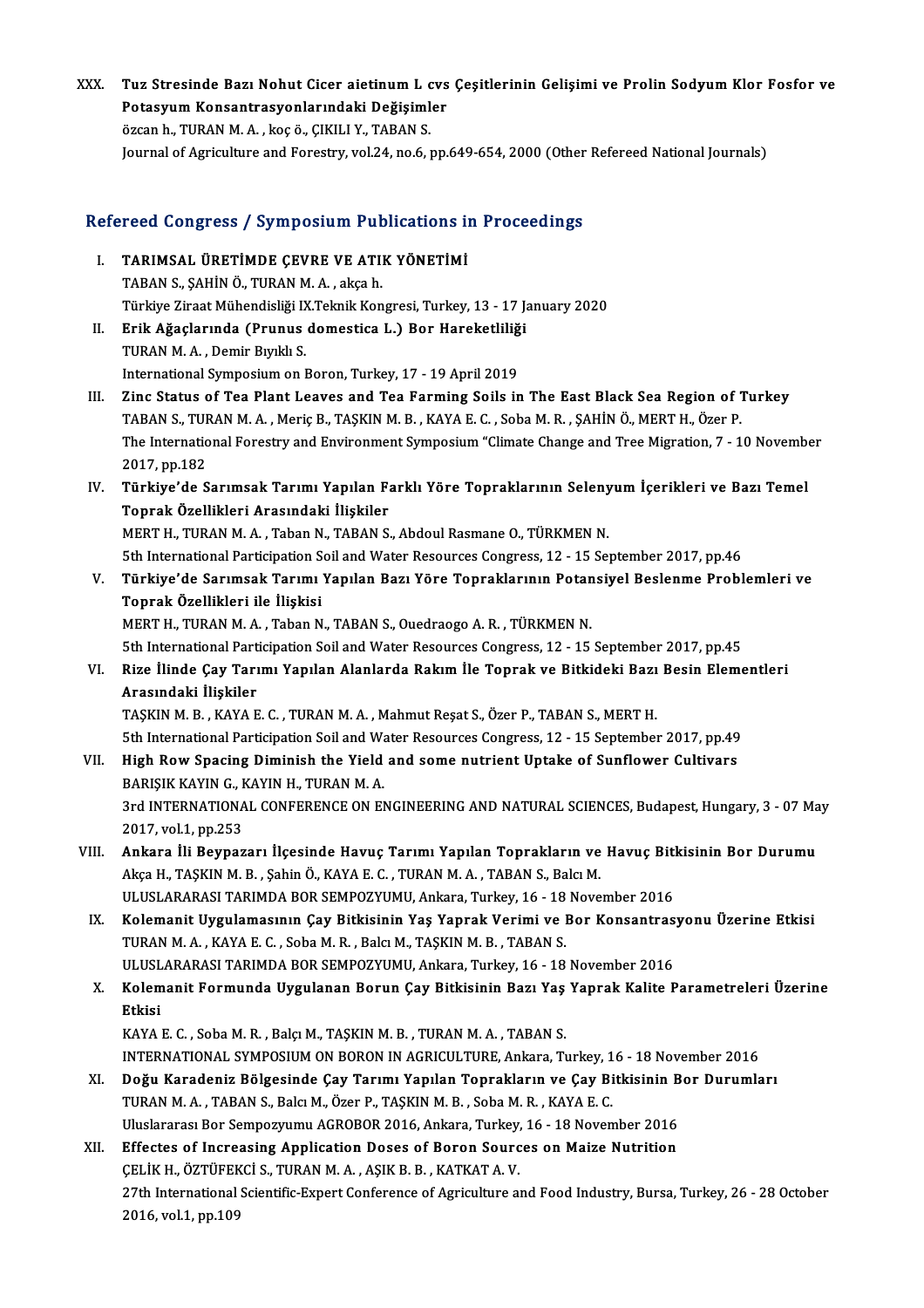| XIII.       | Effects of Increasing Application Doses of Boron Sources on Maize Nutrition                                                                            |
|-------------|--------------------------------------------------------------------------------------------------------------------------------------------------------|
|             | Çelik H., Öztüfekçi S., Turan M. A., Aşık B. B., Katkat A. V.                                                                                          |
|             | 27 th International Scientific Expert Congress of Agriculture and Food Industry, Bursa, Turkey, 26 - 28 September                                      |
|             | 2016, pp 109                                                                                                                                           |
| XIV.<br>XV. | Effect of Different Sulphur Forms on Soil Reaction and Micronutrient Availability                                                                      |
|             | BARIŞIK KAYIN G., ÖZTÜFEKÇİ S., ÇELİK H., TURAN M. A.                                                                                                  |
|             | 27th International Scientific Expert Congress of Agririculture and Food Industry, 26 - 28 September 2016                                               |
|             | EFFECT OF ELEMENTAL SULPHUR AND ROCK PHOSPHATEAPPLICATION ON PHOSPHORUS                                                                                |
|             | <b>NUTRITION OF MAIZE</b>                                                                                                                              |
|             | BARIŞIK KAYIN G., TURAN M. A., HASAN K.                                                                                                                |
|             | 26 th International Scientific-Expert Conference of Agriculture and Food Industry, Sarajevo, Bosnia And<br>Herzegovina, 27 - 30 September 2015, pp.110 |
| XVI.        | Atık Sular Su Kirliliği ve Çevresel Etkileri Nilüfer Çayı Örneği                                                                                       |
|             | AŞIK B. B., KATKAT A. V., AKSOY E., ÇELİK H., TURAN M. A., ÖZSOY G., YALILI KILIÇ M., dorak s.                                                         |
|             | Uludağ Üniversitesi III. Bilgilendirme ve Ar-Ge Günleri, 12-14 Kasım 2013, Bursa, Turkey, 12 - 14 November 2013,                                       |
|             | pp.278                                                                                                                                                 |
| XVII.       | EVALUATION OF BACILLUS SUBTILIS CH 13 EFFECT ON YIELD AND QUALITY OF WHEAT                                                                             |
|             | BARIŞIK KAYIN G., ÖZTÜFEKÇİ S., YASEMİN A., KARAATA E. U. , TURAN M. A.                                                                                |
|             | Balkan Agricultural Congress, 8 - 11 September 2014, pp.887                                                                                            |
| XVIII.      | DETERMINATION OF ZINC CONTENT FOR THREE GREAT SOIL GROUPS IN BURSA REGION                                                                              |
|             | TURAN M. A., KATKAT A. V., ÖZTÜFEKÇİ S., BARIŞIK KAYIN G.                                                                                              |
|             | Balkan Agricultural Congress, 8 - 11 October 2014, pp.874                                                                                              |
| XIX.        | Screening of anti-oxidative effects of boron treatment in Camellia sinensis L                                                                          |
|             | Ismailoglu I., Coskun Z. M., Ersoz M., Turan M. A.                                                                                                     |
|             | FEBS EMBO 2014 Conference, Paris, France, 30 August - 04 September 2014, vol.281, pp.597-598                                                           |
| XX.         | Effect of Elemental Sulfur Application on the Growth and Some Microelements Uptake of Maize<br>TURAN M A , KATKAT A V                                  |
|             | 1st Central Asia Congress on Modern Agricultural Techniques and Plant Nutrition, Kyrgyzstan, 1 - 03 October 2013                                       |
| XXI.        | Humus Efficiency on Nutrient Uptake of Maize Under Saline and Calcareous Soil Conditions                                                               |
|             | Çelik H., Turan M. A., Aşık B. B., Katkat A. V.                                                                                                        |
|             | 1ST Central Asia Congress On Modern Agricultural Techniques and Plant Nutrition, Bishkek, Kyrgyzstan, 1 - 03                                           |
|             | October 2013, vol.2, pp.417-424                                                                                                                        |
| XXII.       | Yapraktan uygulanan hümik asidin kireçli ve tuzlu toprak koşullarında mısır bitkisinin gelişimi ve                                                     |
|             | kimi besin elementleri alımı üzerine etkisi                                                                                                            |
|             | ÇELİK H., AŞIK B. B. , TURAN M. A. , KATKAT A. V.                                                                                                      |
|             | Uludağ Üniversitesi Bilgilendirme ve AR-GE Günleri, Bursa, Turkey, 13 - 15 November 2012, pp.166-0                                                     |
| XXIII.      | Tuzlu koşullarda yapraktan uygulanan hümik asidin mısır bitkisinin gelişimi ve kimi besin elementi                                                     |
|             | alımı üzerine etkisi                                                                                                                                   |
|             | TURAN M. A., AŞIK B. B., ÇELİK H., KATKAT A.V.                                                                                                         |
| XXIV.       | Uludağ Üniversitesi Bilgilendirme ve AR-GE Günleri, Bursa, Turkey, 13 - 15 November 2012, pp.167-0                                                     |
|             | Kireçli ve Tuzlu Toprak Koşullarında Humusun Mısır Bitkisinin Gelişimi ve Kimi Besin Elementleri<br>Alımı Üzerine Etkisi                               |
|             | ÇELİK H., KATKAT A.V., AŞIK B. B., TURAN M.A.                                                                                                          |
|             | Uludağ Üniversitesi Bilgilendirme ve Arge Günleri, Bursa, Turkey, 15 - 16 November 2011, vol.1, pp.208-0                                               |
| XXV.        | Toprak Bitki Su ve Gübre Analiz laboratuvarı                                                                                                           |
|             | KATKAT A.V., ÇELİK H., TURAN M.A., AŞIK B.B.                                                                                                           |
|             | Uludağ Üniversitesi Bilgilendirme ve AR-GE Günleri, Bursa, Turkey, 15 - 16 November 2011, vol.1, pp.209-0                                              |
| XXVI.       | Effect of Potassium Fertilization on Yield and Some Physical Quality Parameters in Garlic                                                              |
|             | TABAN S., TURAN M. A., taban N., Türkmen N.                                                                                                            |
|             | International Symposium of Potash Institute, 22 - 25 November 2010, pp.19                                                                              |
| XXVII.      | Kükürt taşıyıcılarının farklı özelliklerdeki topraklarda yetiştirilen mısır bitkisinin gelişmesi ve kükürt                                             |
|             |                                                                                                                                                        |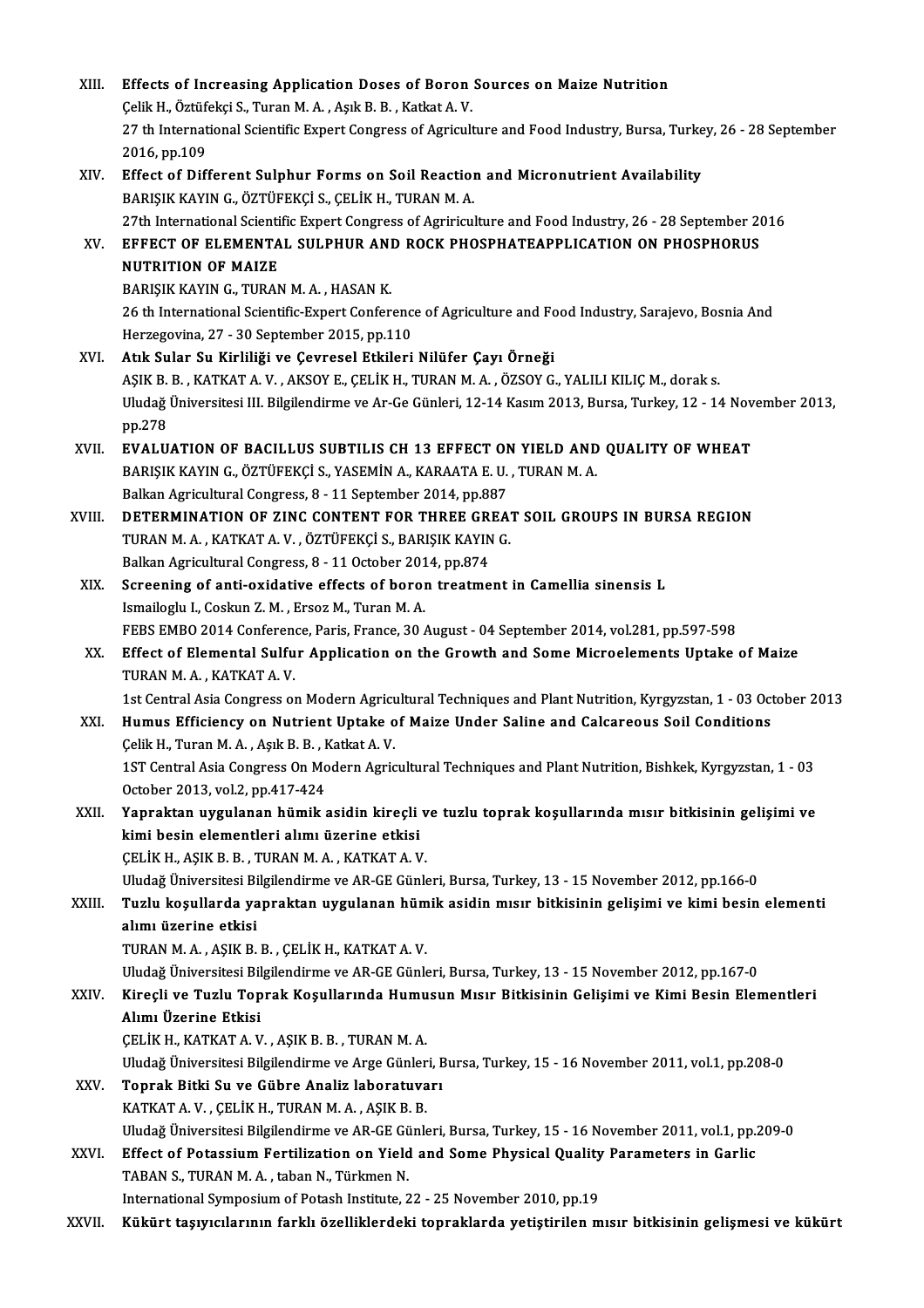içeriği üzerine etkileri TURAN M.A., KATKAT A.V. içeriği üzerine etkileri<br>TURAN M. A. , KATKAT A. V.<br>5. ULUSAL BİTKİ BESLEME VE GÜBRE KONGRESİ, İzmir, Turkey, 15 September 2020 - 17 September 2010, pp.473-<br>479 TURA<br>5. UL<br>479<br>Earl 5. ULUSAL BİTKİ BESLEME VE GÜBRE KONGRESİ, İzmir, Turkey, 15 September 2020 - 17 September 2010, pp.473<br>479<br>XXVIII. Farklı Dozlarda Uygulanan Çinko Sülfat Gübresinin Ayçiçeğinde Verim ve Verim Öğeleri İle Tanenin<br>Kimyasal 479<br>Farklı Dozlarda Uygulanan Çinko<br>Kimyasal Bileşimi Üzerine Etkisi<br>CELİK H. GÖKSOVA T. TURAN M.A Kimyasal Bileşimi Üzerine Etkisi<br>ÇELİK H., GÖKSOY A.T. , TURAN M.A. Ki<mark>myasal Bileşimi Üzerine Etkisi</mark><br>ÇELİK H., GÖKSOY A. T. , TURAN M. A.<br>Türkiye 4. Tarla Bitkileri Kongresi, Tekirdağ, Turkey, 17 - 21 September 2001, vol.2, pp.319-324<br>Farklı Daglarda Uygulanan Ginka Sülfat Gühresinin Mıs ÇELİK H., GÖKSOY A. T. , TURAN M. A.<br>Türkiye 4. Tarla Bitkileri Kongresi, Tekirdağ, Turkey, 17 - 21 September 2001, vol.2, pp.319-324<br>XXIX. Farklı Dozlarda Uygulanan Çinko Sülfat Gübresinin Mısırda Verim ve Verim Öğele Türkiye 4. Tarla Bitkileri Kongresi, T<br>Farklı Dozlarda Uygulanan Çinko<br>Kimyasal Bileşimi Üzerine Etkisi<br>CELİK H. TURCUTİ, TURAN M.A Farklı Dozlarda Uygulanan Çir<br>Kimyasal Bileşimi Üzerine Etk<br>ÇELİK H., TURGUT İ., TURAN M. A.<br>Türkiye 4. Tarla Bitkileri Konstesi Kimyasal Bileşimi Üzerine Etkisi<br>ÇELİK H., TURGUT İ., TURAN M. A.<br>Türkiye 4. Tarla Bitkileri Kongresi, Tekirdağ, Turkey, 17 - 21 September 2001, vol.1, pp.273-278 XXX. Determination of nutritional status of some horticultural crops irrigated with various water resources around İznik region BAŞAR H., KATKAT A.V., TURANM.A., ÇELİKH. International Symposium on Techniques to Control Salination for Horticultural Productivitiy. Workshop on BAŞAR H., KATKAT A. V. , TURAN M. A. , ÇELİK H.<br>International Symposium on Techniques to Control Salination for Horticultural Productivitiy. Workshop on<br>Environmental Impact of Water Quality, Irrigation Practices, Soil Typ International Symposium on Techn<br>Environmental Impact of Water Qu<br>10 November 2000, vol.1, pp.75-0<br>Effects of various sins somnou Environmental Impact of Water Quality, Irrigation Practices, Soil Type and Crop Interactions, Antalya, Turk<br>10 November 2000, vol.1, pp.75-0<br>XXXI. Effects of various zinc compounds rates and application methods on zinc and 10 November 2000, vol.1, pp.75-0<br>Effects of various zinc compounds rates ar<br>contents of maize via soil<br>CELIK H., BAŞAR H., TURAN M.A., KATKAT A.V. Effects of various zinc compounds rates an<br>contents of maize via soil<br>ÇELİK H., BAŞAR H., TURAN M.A. , KATKAT A. V.<br>Yth International Colloguium for the Ontimizatio Xth International Colloquium for the Optimization of Plant Nutrition., Cairo, Egypt, 8 - 13 April 2000, vol.1, pp.57-0 CELIK H., BAŞAR H., TURAN M. A. , KATKAT A. V.<br>Xth International Colloquium for the Optimization of Plant Nutrition., Cairo, Egypt, 8 - 13 April 2000, vol.1, p<br>XXXII. Effects of foliar application of different zinc compoun Xth International Colercity<br>Effects of foliar approached to maize contents of maize<br>KATKAT A. V. , BAŞAR H., ÇELİK H., TURAN M. A. contents of maize<br>KATKAT A. V. , BAŞAR H., ÇELİK H., TURAN M. A.<br>Xth International Colloquium for the Optimization of Plant Nutrition, Cairo, Egypt, 8 - 13 April 2000, vol.1, pp.225-0<br>Asma Gesitlerinin Yannaktan Hygulanan XXXIII. Asma Çeşitlerinin Yapraktan Uygulanan Çinkoya Duyarlılıkları<br>TABAN S., Marasalı B., ERDAL İ., ERGÜL A., TURAN M. A. Xth International Colloquium for the Optimization of Pla<br>Asma Çeşitlerinin Yapraktan Uygulanan Çinkoya I<br>TABAN S., Marasalı B., ERDAL İ., ERGÜL A., TURAN M. A.<br>Lillusal Cinko Kongresi Turkey 12 - 16 May 1997 nn 4

I. Ulusal Çinko Kongresi, Turkey, 12 - 16 May 1997, pp.431-436

### Supported Projects

Akpınar Bayizit A., Turan M. A., Özgür M., Çelik H., Project Supported by Higher Education Institutions, Sarımsak Bapportea Frojeels<br>Akpınar Bayizit A., Turan M. A. , Özgür M., Çelik H., Project Supported by Higher Education Institutions, Sarımsak<br>Bitkisinde Selenyum ve Elementel Kükürt Uygulamalarının Mineral Madde ve Anti-Oksidan İç Akpin<br>Bitkisi<br>2021<br>Colik I Bitkisinde Selenyum ve Elementel Kükürt Uygulamalarının Mineral Madde ve Anti-Oksidan İçeriği Üzerine Etkisi, 2016<br>2021<br>Çelik H., Aşık B. B. , Turan M. A. , Project Supported by Higher Education Institutions, Bor Toksisite

2021<br>Çelik H., Aşık B. B. , Turan M. A. , Project Supported by Higher Education Institutions, Bor Toksisitesinin Bitki Gelişimi<br>Üzerine Etkisi ve Toksisitenin Giderilmesine Yönelik Uygulamalar, 2014 - 2019 Celik H., Aşık B. B. , Turan M. A. , Project Supported by Higher Education Institutions, Bor Toksisitesinin Bitki Gelişimi<br>Üzerine Etkisi ve Toksisitenin Giderilmesine Yönelik Uygulamalar, 2014 - 2019<br>TURAN M. A. , Project

Üzerine Etkisi ve Toksisitenin Giderilmesine Yönelik Uygulamalar, 2014 - 2019<br>TURAN M. A. , Project Supported by Higher Education Institutions, Borik asitle muamele edilen çay Camellia sinensis L<br>antioksidanlarının tespit TURAN M. A. , Project Supported by High<br>antioksidanlarının tespit edilerek meme k<br>değişikliklerin araştırılması, 2012 - 2017<br>Katkat A. V. - Gelik H. Asık B. B. - Turan M antioksidanlarının tespit edilerek meme kanseri hücrelerine uygulanması ve meydana gelen biyokimyasal ve apoptotik<br>değişikliklerin araştırılması, 2012 - 2017<br>Katkat A. V. , Çelik H., Aşık B. B. , Turan M. A. , TUBITAK Proj

değişikliklerin araştırılması, 2012 - 2017<br>Katkat A. V. , Çelik H., Aşık B. B. , Turan M. A. , TUBITAK Project, Farklı Kireç Dozları ve Tuz Konsantrasyonlarında Artan<br>Miktarlarda Topraktan ve Yapraktan Uygulanan Hümik Madd Katkat A. V. , Çelik H., Aşık B. B. , Turan M. A. , T<br>Miktarlarda Topraktan ve Yapraktan Uygulana<br>Elementleri İçeriği Üzerine Etkisi, 2003 - 2006 Elementleri İçeriği Üzerine Etkisi, 2003 - 2006<br>Scientific Refereeing

S<mark>cientific Refereeing</mark><br>ULUDAĞ ÜNİVERSİTESİ ZİRAAT FAKÜLTESİ DERGİSİ, National Scientific Refreed Journal, February 2017<br>ANADOLU TARIM BİLİMLERİ DERGİSL(E.A. ONDOKUZ MAVIS ÜNİVERSİTESİ ZİRAAT FAKÜLTESİ DERGİSI ANADOLU TARIM BİLİMLERİ DERGİSİ (E.A. ONDOKUZ MAYIS ÜNİVERSİTESİ ZİRAAT FAKÜLTESİ DERGİSİ), National<br>Scientific Refreed Journal, April 2016 ULUDAĞ ÜNİVERSİTESİ ZİRAAT FAK<br>ANADOLU TARIM BİLİMLERİ DERGİS<br>Scientific Refreed Journal, April 2016